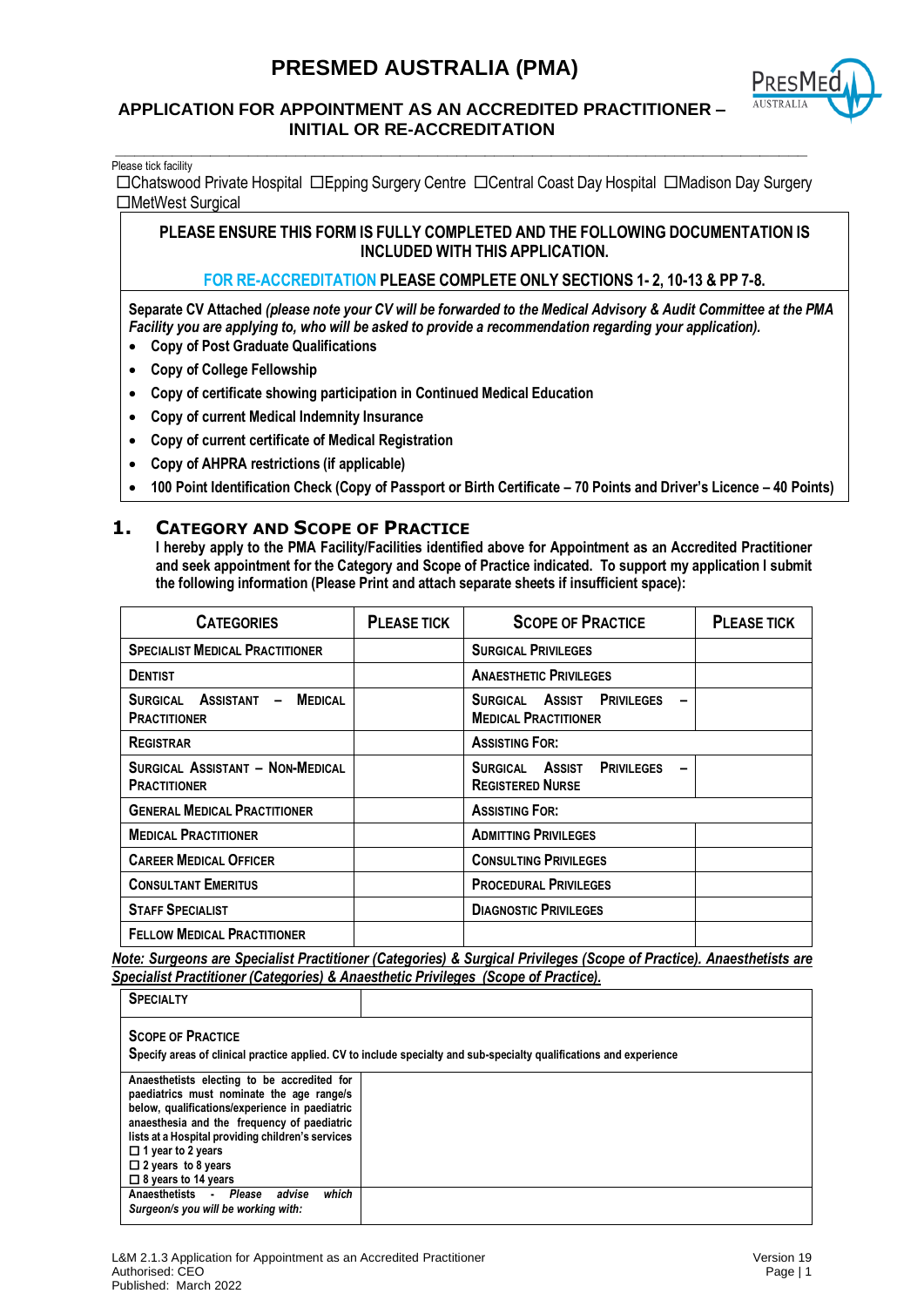### **APPLICATION FOR APPOINTMENT AS AN ACCREDITED PRACTITIONER – INITIAL OR RE-ACCREDITATION**

**\_\_\_\_\_\_\_\_\_\_\_\_\_\_\_\_\_\_\_\_\_\_\_\_\_\_\_\_\_\_\_\_\_\_\_\_\_\_\_\_\_\_\_\_\_\_\_\_\_\_**

### **2. PERSONAL DETAILS**

| <b>NAME</b>                      |                                                        |  |
|----------------------------------|--------------------------------------------------------|--|
| TITLE:<br>(Dr, Mr, Prof, A/Prof) | <b>SURNAME</b>                                         |  |
| <b>GIVEN NAME</b>                | <b>ANY FORMER NAME</b><br><b>INCLUDING MAIDEN NAME</b> |  |
| <b>PRESCRIBER NO</b>             | PROVIDER NO.                                           |  |
| DATE OF BIRTH                    | <b>LANGUAGES SPOKEN:</b>                               |  |

| <b>PERSONAL ADDRESS</b>              |                   |                 |  |
|--------------------------------------|-------------------|-----------------|--|
| <b>RESIDENTIAL</b><br><b>ADDRESS</b> |                   | <b>POSTCODE</b> |  |
| <b>TELEPHONE</b>                     | PAGER NO.         |                 |  |
| <b>FACSIMILE</b>                     | <b>MOBILE NO.</b> |                 |  |
| <b>EMAIL</b>                         |                   |                 |  |

| <b>PRACTICE ADDRESS</b> |  |                  |                 |  |
|-------------------------|--|------------------|-----------------|--|
| <b>PRACTICE ADDRESS</b> |  |                  | <b>POSTCODE</b> |  |
| <b>POSTAL ADDRESS</b>   |  |                  | <b>POSTCODE</b> |  |
| <b>TELEPHONE</b>        |  | <b>FACSIMILE</b> |                 |  |
| <b>EMAIL</b>            |  |                  |                 |  |

# **3. QUALIFICATIONS** (Please attach any relevant documentation)

| <b>DEGREE / FELLOWSHIP</b> | <b>CONFERRING BODY</b> | <b>YEAR</b> |
|----------------------------|------------------------|-------------|
|                            |                        |             |
|                            |                        |             |
|                            |                        |             |

### **4. DETAILS OF MEMBERSHIP OF PROFESSIONAL ASSOCIATIONS**

|                                                                                                                         | <u> La Carlo de la Carlo de la Carlo de la Carlo de la Carlo de la Carlo de la Carlo de la Carlo de la Carlo de l</u> |  |  |
|-------------------------------------------------------------------------------------------------------------------------|-----------------------------------------------------------------------------------------------------------------------|--|--|
| <u> Andreas Andreas Andreas Andreas Andreas Andreas Andreas Andreas Andreas Andreas Andreas Andreas Andreas Andreas</u> |                                                                                                                       |  |  |
|                                                                                                                         |                                                                                                                       |  |  |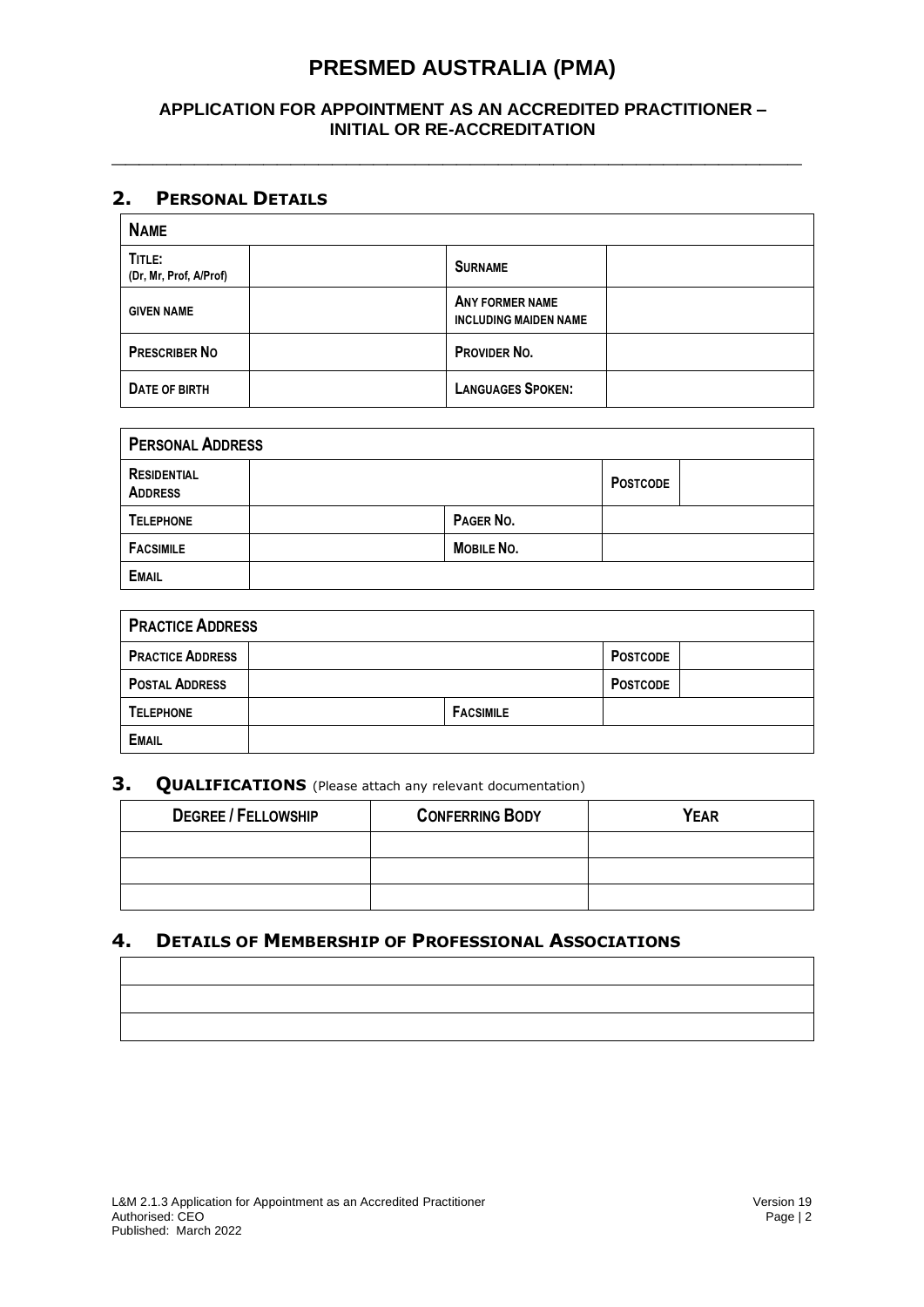#### **APPLICATION FOR APPOINTMENT AS AN ACCREDITED PRACTITIONER – INITIAL OR RE-ACCREDITATION**

### **5. CURRENT APPOINTMENTS**

| <b>FACILITY</b> | <b>APPOINTMENTS</b> |
|-----------------|---------------------|
|                 |                     |
|                 |                     |
|                 |                     |

#### **6. PAST APPOINTMENTS**

| <b>FACILITY</b> | <b>APPOINTMENTS</b> |
|-----------------|---------------------|
|                 |                     |
|                 |                     |
|                 |                     |

## **7. REFERENCES**

Please provide details below for three professional references who can attest that your recent practice is consistent with the criteria contained within the PMA By-Laws. The referees provided should be familiar with your current professional capabilities.

Please note that your referees will be contacted and asked to provide a reference. The reference may be verbal or in writing.

**Two referees must be from the area of your specialty. One referee must be a senior manager in a hospital or day procedure facility within which you have worked recently.** 

**Referees are not required for re-accreditation applicants (every 5 years) unless otherwise requested by the Chief Executive Officer.**

| 1 <sup>ST</sup> REFEREE | <b>SPECIALTY</b><br>POSITION/<br><b>FACILITY</b> |  |
|-------------------------|--------------------------------------------------|--|
| <b>NAME</b>             | <b>ADDRESS</b>                                   |  |
| TEL / FAX NO.           | <b>EMAIL</b>                                     |  |

| 2 <sup>ND</sup> REFEREE | <b>SPECIALTY/</b><br>POSITION/<br><b>FACILITY</b> |
|-------------------------|---------------------------------------------------|
| <b>NAME</b>             | <b>ADDRESS</b>                                    |
| TEL / FAX NO.           | <b>EMAIL</b>                                      |

| $3RD$ REFEREE | <b>SPECIALTY/</b><br>POSITION/<br><b>FACILITY</b> |
|---------------|---------------------------------------------------|
| <b>NAME</b>   | <b>ADDRESS</b>                                    |
| TEL / FAX NO. | <b>EMAIL</b>                                      |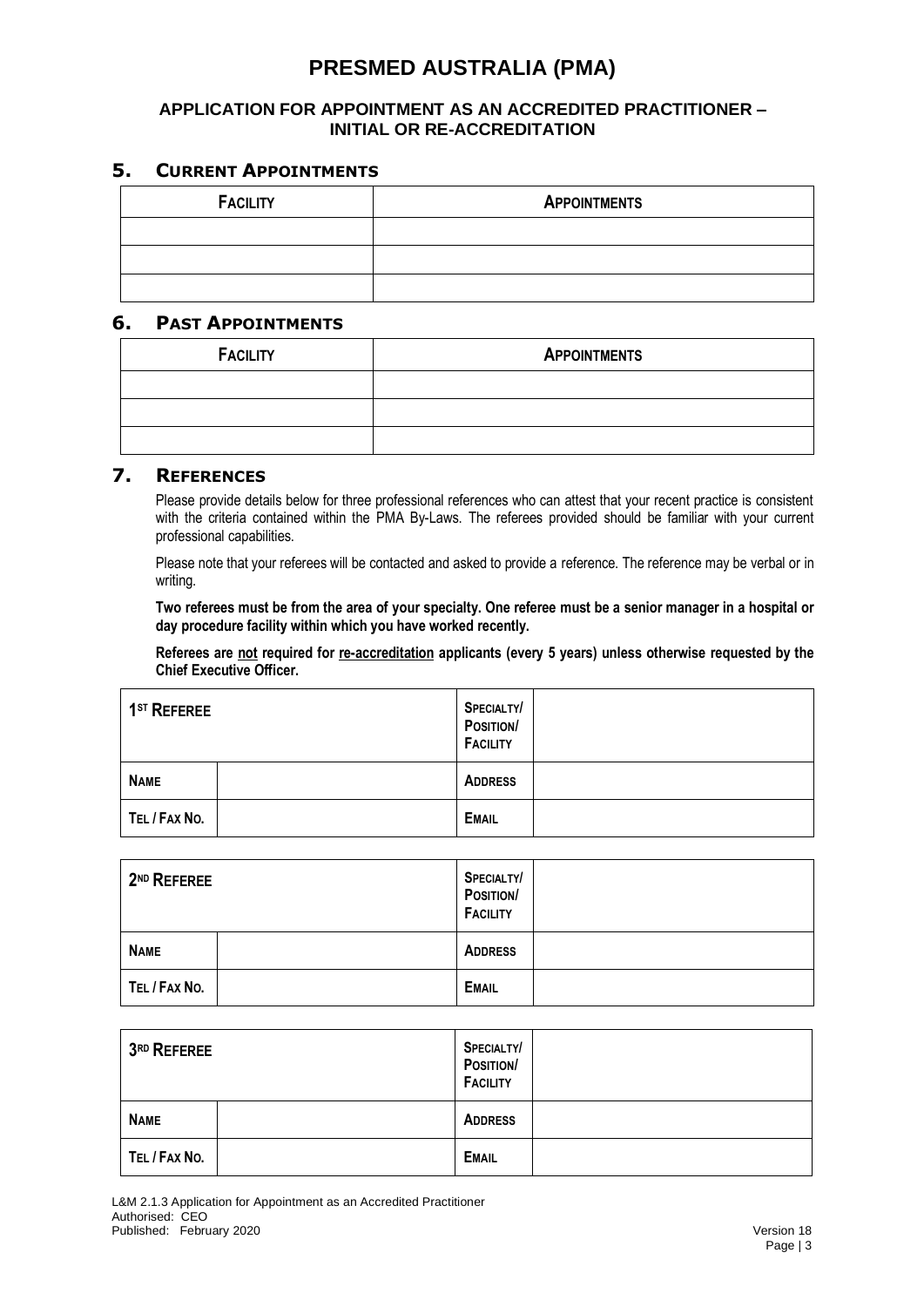### **APPLICATION FOR APPOINTMENT AS AN ACCREDITED PRACTITIONER – INITIAL OR RE-ACCREDITATION**

#### **8. REGISTRATION**

| PLEASE SUPPLY DETAILS OF YOUR CURRENT REGISTRATION WITH AHPRA        |  |  |  |  |
|----------------------------------------------------------------------|--|--|--|--|
| <b>REGISTRATION NO</b>                                               |  |  |  |  |
| <b>SPECIALTY</b>                                                     |  |  |  |  |
| <b>PLEASE ATTACH A COPY OF YOUR CURRENT REGISTRATION CERTIFICATE</b> |  |  |  |  |

#### **9. INSURANCE**

Accredited Practitioners should have insurance cover from an Australian Insurer for \$20m in any one claim and \$20m for all claims in the aggregate.

Surgical Assistants should have insurance cover from an Australian Insurer for \$10m. If in doubt, please contact the CEO to discuss.

**DO YOU HAVE CURRENT MEDICAL INDEMNITY INSURANCE AT THE APPROPRIATE LEVEL TO COVER YOUR SCOPE OF PRACTICE? YES NO**

**PLEASE ATTACH A COPY OF YOUR CURRENT MEDICAL INSURANCE / SCHEDULE**

#### **10. PROFESSIONAL DEVELOPMENT**

**Please provide details (e.g. courses attended relevant to your appointment) of your compliance with the Continuing Education/Professional Development/Recertification or Maintenance of Standards Program of your College.**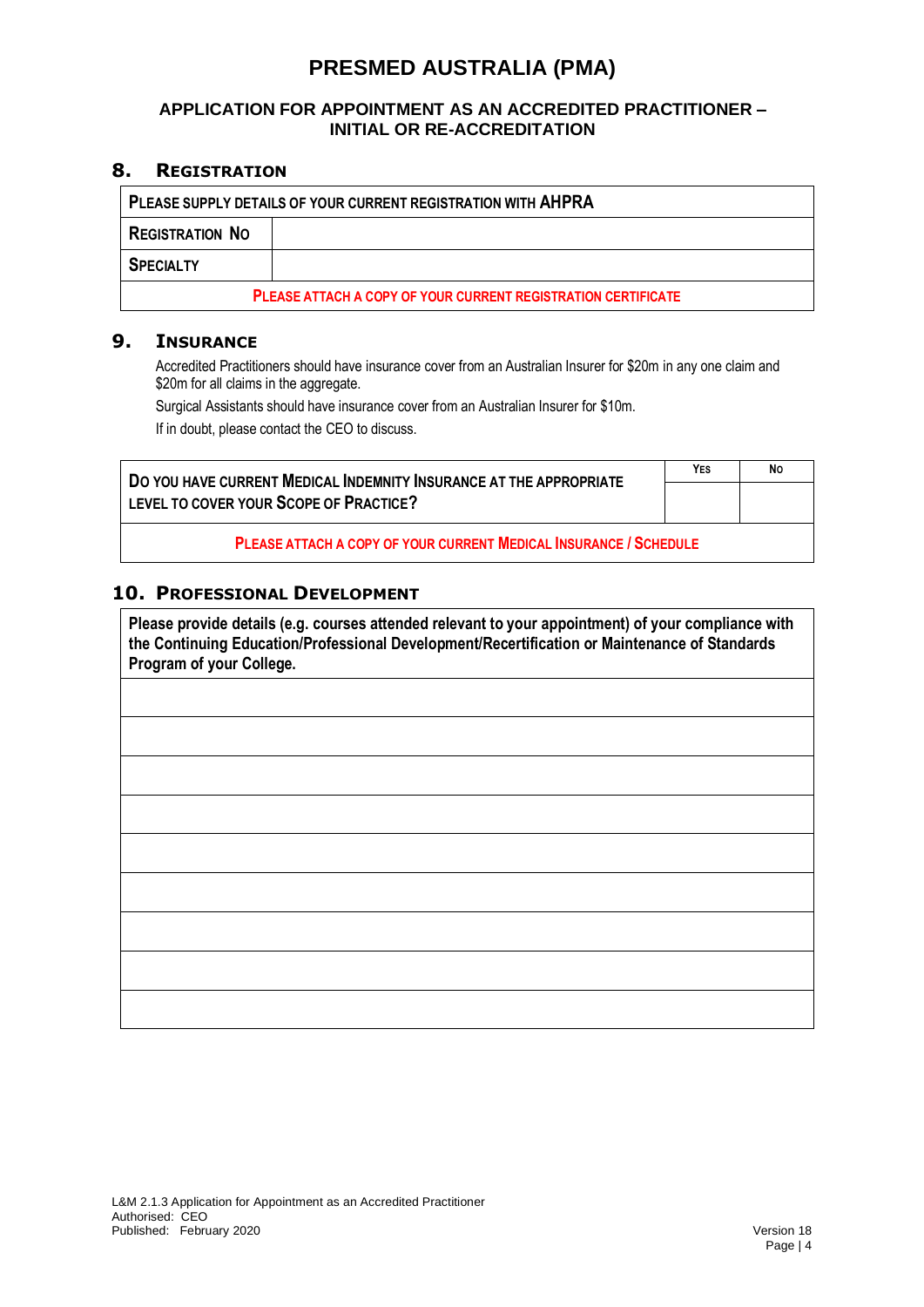#### **APPLICATION FOR APPOINTMENT AS AN ACCREDITED PRACTITIONER – INITIAL OR RE-ACCREDITATION**

## **11. DISCLOSURE**

| A | Have you ever had any restrictions placed on your Medical Registration?                                                                                                                                                                                                                                                                                                                                                                                                                                               | Yes | No |
|---|-----------------------------------------------------------------------------------------------------------------------------------------------------------------------------------------------------------------------------------------------------------------------------------------------------------------------------------------------------------------------------------------------------------------------------------------------------------------------------------------------------------------------|-----|----|
|   | (If you answered yes to the above, please provide details (including details of the restriction and period during which the<br>restrictions apply / applied):                                                                                                                                                                                                                                                                                                                                                         |     |    |
|   |                                                                                                                                                                                                                                                                                                                                                                                                                                                                                                                       |     |    |
|   |                                                                                                                                                                                                                                                                                                                                                                                                                                                                                                                       | Yes | No |
| В | Have you previously been refused accreditation at another health care facility?                                                                                                                                                                                                                                                                                                                                                                                                                                       |     |    |
|   | (If you answered yes to the above, please provide name of the facility & rationale for refusal. Please note the CEO may<br>contact the facility)                                                                                                                                                                                                                                                                                                                                                                      |     |    |
|   |                                                                                                                                                                                                                                                                                                                                                                                                                                                                                                                       | YES | No |
| C | Has your Scope of Practice been restricted, suspended or not renewed on the<br>basis of clinical competency at another hospital?                                                                                                                                                                                                                                                                                                                                                                                      |     |    |
|   | (If you answered yes to the above, please provide name of the facility & rationale for refusal. Please note the CEO may<br>contact the facility)                                                                                                                                                                                                                                                                                                                                                                      |     |    |
|   | Have there ever been any serious adverse findings made against you which                                                                                                                                                                                                                                                                                                                                                                                                                                              | YES | No |
| D | would be relevant to your appointment (for example: breach of insurance /<br>medical laws, professional misconduct, sexual assaults or assault) by the: health<br>insurance commission, a medical board, a health care complaints<br>commission/body, a coroner, a court or any other professional disciplinary or<br>similar body?                                                                                                                                                                                   |     |    |
|   | (If you answered yes to the above, please provide details)                                                                                                                                                                                                                                                                                                                                                                                                                                                            |     |    |
|   | Criminal Record Check - have you been convicted of or pleaded guilty to a criminal                                                                                                                                                                                                                                                                                                                                                                                                                                    | YES | No |
| Е | offence including a serious sex or violence offence or an offence involving dishonesty or<br>drugs (other than a spent conviction)?                                                                                                                                                                                                                                                                                                                                                                                   |     |    |
|   | (If you answered yes to the above, please provide details)                                                                                                                                                                                                                                                                                                                                                                                                                                                            |     |    |
|   | Exposure Prone Procedures (EPP's) - EPPs are those procedures where there is                                                                                                                                                                                                                                                                                                                                                                                                                                          | YES | No |
| F | potential for contact between the skin (usually finger or thumb) of the Health Care Worker<br>(HCW) and sharp surgical instruments, needles or sharp tissues (splinters/ pieces of<br>bone/tooth) in body cavities or in poorly visualised or confined body sites including the<br>mouth. Procedures which lack these characteristics are unlikely to pose a risk of<br>transmission of blood borne viruses from infected HCW to patient. A HCW WHO IS EITHER<br>HEP C, HEP B OR HIV POSITIVE MUST NOT PERFORM EPP's. |     |    |
|   | Are you intending to perform EPP's? If yes, refer below:<br>As a CMP who performs EPP I have taken appropriate steps to know my HIV, hepatitis b &<br>C infective status and will follow the requirements of NSW Policy directive PD2005_162<br>HIV, Hepatitis B or Hepatitis C - Health Care Workers Infected.                                                                                                                                                                                                       |     |    |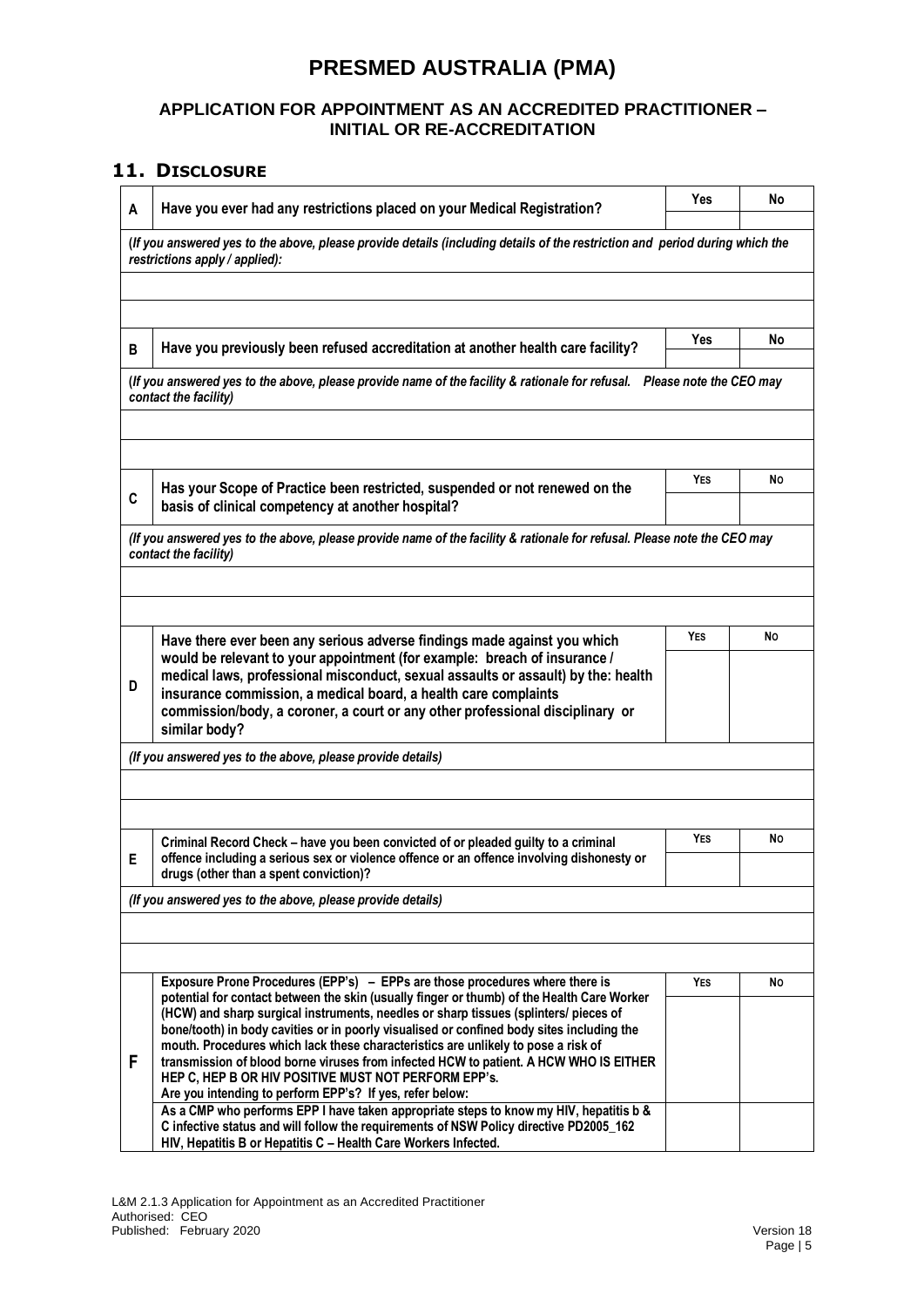#### **APPLICATION FOR APPOINTMENT AS AN ACCREDITED PRACTITIONER – INITIAL OR RE-ACCREDITATION**

| <b>NSW Applicants Only - Working with Children</b><br>A Working with Children Check is required of applicants in NSW who will be undertaking direct and<br>unsupervised contact with children in the course of their work. |            |    |  |
|----------------------------------------------------------------------------------------------------------------------------------------------------------------------------------------------------------------------------|------------|----|--|
| Are you likely to be undertaking child related work meeting the definition above?                                                                                                                                          | <b>YES</b> | No |  |
| If you answered yes to the above question, do you consent to make a prohibited<br>Employment Declaration and a Poelcreating Check as preseribed by the relevant level                                                      | <b>YES</b> | No |  |

| $\pm$ If you answered yes to the above question, do you consent to make a prohibited | Yes | <b>N</b> C |
|--------------------------------------------------------------------------------------|-----|------------|
| Employment Declaration and a Background Check, as prescribed by the relevant law?    |     |            |
| The CEO or delegate will provide information on the Working with Children Check      |     |            |
| process.                                                                             |     |            |

| If you have completed a Background Check within the last 5 years from another                            | <b>REFERENCE NUMBER</b> |  |
|----------------------------------------------------------------------------------------------------------|-------------------------|--|
| organization, please provide your Working With Children reference number for<br>management verification. |                         |  |

## **12. NOMINATION ALTERNATIVE IN EVENT OF EMERGENCY**

| In the event that I am unable to be contacted for a clinical emergency, the person nominated below is an<br>appropriately qualified Accredited Practitioner, at the facility in which I am applying for accreditation, who<br>has agreed to deputise for me: |  |  |  |  |
|--------------------------------------------------------------------------------------------------------------------------------------------------------------------------------------------------------------------------------------------------------------|--|--|--|--|
| <b>NAME</b>                                                                                                                                                                                                                                                  |  |  |  |  |
| <b>CONTACT PHONE NUMBERS</b>                                                                                                                                                                                                                                 |  |  |  |  |

### **13. CONFIRMATION:**

I confirm that the information contained in this document is true and accurate and is not misleading or deceiving or likely to mislead or deceive.

I understand that if I have provided misleading or deceptive information or information which is likely to mislead or deceive that the Board of the PMA Facility/Facilities at which I am applying to be accredited/accredited may (in its absolute discretion) consider that I do not have "Current Fitness" under the PMA By-Laws.

I agree that I will notify the CEO of the PMA Facility/Facilities at which I am accredited of any material changes to the information provided by me in connection with this application as soon as possible after the change.

I understand that my Appointment as an Accredited Practitioner if granted will be reviewed at the end of the current quinquennium or earlier if considered necessary.

I acknowledge that I have been provided with and read a copy of the PMA By-Laws. I have completed:

- $\Box$  Insurance Authority to Release Information (Pg 7)
- $\Box$  Clinical Education Compliance Form (Pg 8)

If appointed, I agree to abide by the PMA By-Laws and policies of the facility at which I am accredited.

| Signature:         | Date: |  |
|--------------------|-------|--|
| Witness Name:      | Date: |  |
| Witness Signature: |       |  |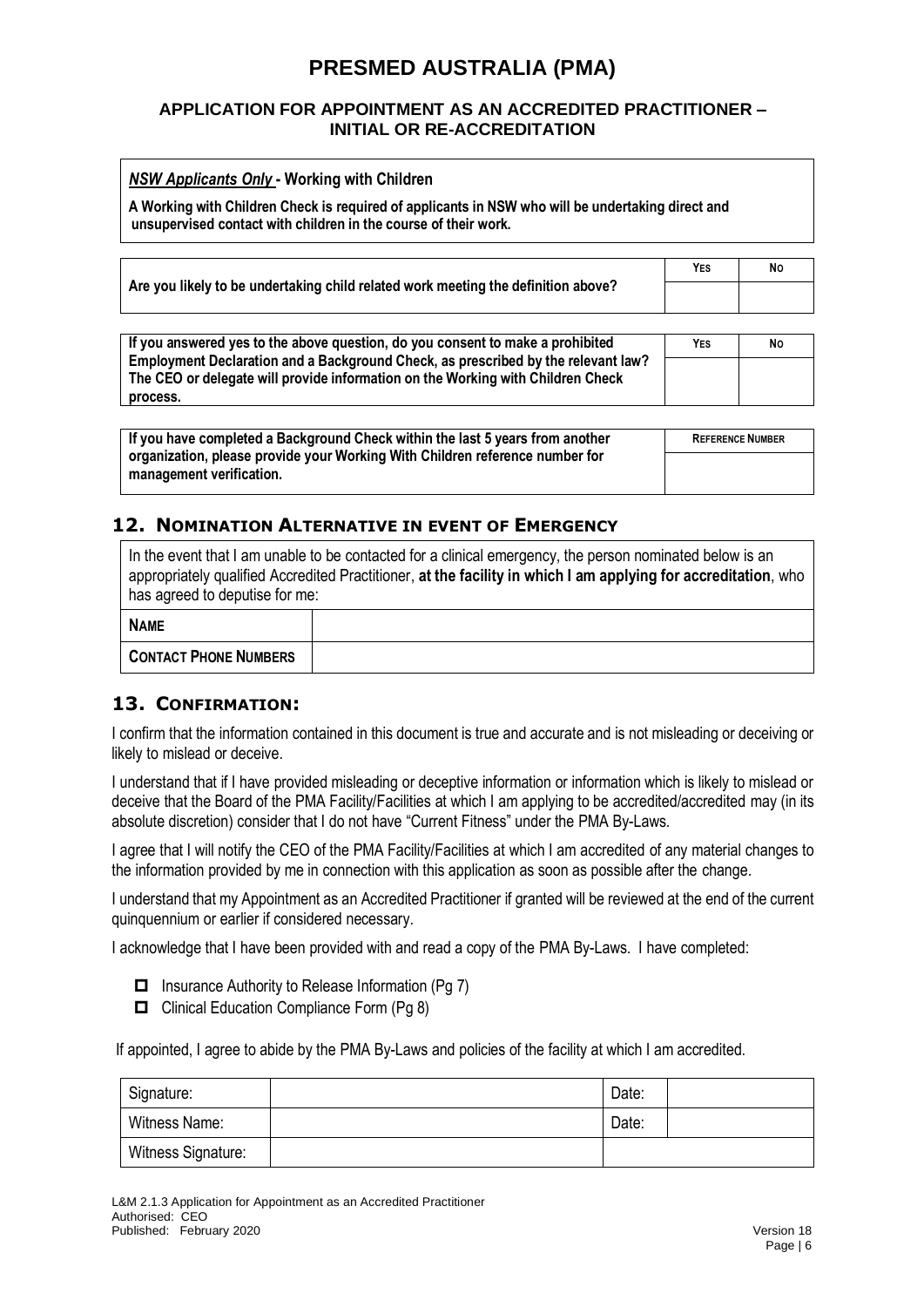#### **APPLICATION FOR APPOINTMENT AS AN ACCREDITED PRACTITIONER – INITIAL OR RE-ACCREDITATION**

**\_\_\_\_\_\_\_\_\_\_\_\_\_\_\_\_\_\_\_\_\_\_\_\_\_\_\_\_\_\_\_\_\_\_\_\_\_\_\_\_\_\_\_\_\_\_\_\_\_\_**

Medical Practitioner Authority to Release Information

| I,            |                     | , hereby authorise |
|---------------|---------------------|--------------------|
| (Insert Name) |                     |                    |
|               |                     |                    |
| (Please tick) |                     |                    |
|               | <b>AVANT</b>        |                    |
|               | <b>MDA NATIONAL</b> |                    |
|               | <b>MiGA</b>         |                    |
|               | <b>MIPS</b>         |                    |
|               | <b>TEGO</b>         |                    |
|               | Other               |                    |

*N.B. Medical Board of Australia approved insurers only include these listed. If you have a different insurer you must provide evidence from AHPRA that this is acceptable.*

To provide confirmation of my indemnity insurance to PresMed Australia, Medical Administration.

My member number is:

My date of birth is:

The information provided may include the following details:

- Name
- Address
- Member ID
- Policy Number
- Policy start and end dates
- Policy limit
- Category of practice
- State of practice

If you change your insurance provider, please advise PresMed.

Signed:

Date: \_\_\_\_\_\_\_\_\_\_\_\_\_\_\_\_\_\_\_\_\_\_\_\_\_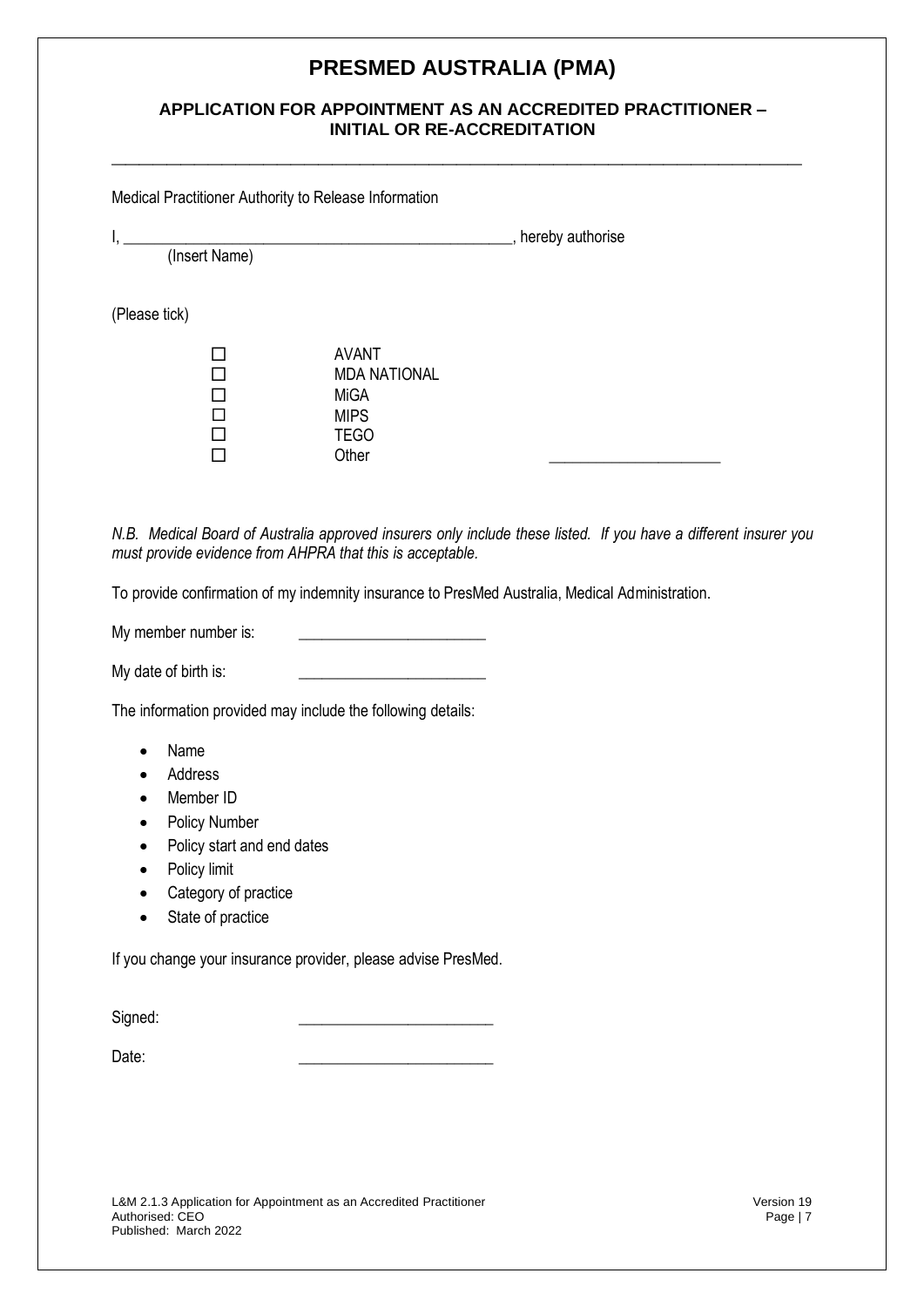### **APPLICATION FOR APPOINTMENT AS AN ACCREDITED PRACTITIONER – INITIAL OR RE-ACCREDITATION**

## **CLINICAL EDUCATION COMPLIANCE FORM**

|                                                                                                                                                                                                                                                                                                                                                                                                                                                                  | Dr                                                                                                                                                                                                                 |       |  |  |  |  |
|------------------------------------------------------------------------------------------------------------------------------------------------------------------------------------------------------------------------------------------------------------------------------------------------------------------------------------------------------------------------------------------------------------------------------------------------------------------|--------------------------------------------------------------------------------------------------------------------------------------------------------------------------------------------------------------------|-------|--|--|--|--|
| The following educational topics are mandatory training requirements under the National Safety and Quality Standards<br>for all clinical workforce in Australian Hospitals. This includes Accredited Medical Practitioners (AMP).                                                                                                                                                                                                                                |                                                                                                                                                                                                                    |       |  |  |  |  |
| $\bullet$                                                                                                                                                                                                                                                                                                                                                                                                                                                        | As part of the facilities Application for Accreditation process, the following self-directed learning educational<br>information is provided on our website at https://www.presmed.com.au/our-doctors/ comprising: |       |  |  |  |  |
| o Emergency Procedures:<br><b>Emergency Codes</b><br>٠<br><b>Emergency Response Assessment</b><br>٠<br>Malignant Hyperthermia<br>٠<br>Evacuation<br>$\blacksquare$<br><b>Power Failure</b><br>$\blacksquare$<br><b>Cardio Pulmonary Resuscitation</b><br>$\circ$<br>Aseptic Technique<br>$\circ$<br>Hand Hygiene<br>Open Disclosure<br>$\circ$<br>Complaints<br>$\circ$<br><b>Patient Centred Care</b><br>$\circ$<br><b>Antimicrobial Utilisation</b><br>$\circ$ |                                                                                                                                                                                                                    |       |  |  |  |  |
|                                                                                                                                                                                                                                                                                                                                                                                                                                                                  | In addition to the Hospital's Board & Medical Advisory & Audit Committee endorsed:                                                                                                                                 |       |  |  |  |  |
| $\circ$<br>$\circ$<br>$\circ$<br>$\circ$                                                                                                                                                                                                                                                                                                                                                                                                                         | <b>Patient Selection Protocol</b><br><b>Approved Adult Procedures Policy</b><br>Approved Paediatric Procedures Policy<br>Approved Fasting and Medication Protocol                                                  |       |  |  |  |  |
| I have:                                                                                                                                                                                                                                                                                                                                                                                                                                                          |                                                                                                                                                                                                                    |       |  |  |  |  |
|                                                                                                                                                                                                                                                                                                                                                                                                                                                                  | Read and understand the AMP Education Pack<br>Yes $\Box$<br>No $\square$                                                                                                                                           |       |  |  |  |  |
| Read and understand the Approved Procedures & Patient Selection Protocol<br>Yes $\Box$<br>No □                                                                                                                                                                                                                                                                                                                                                                   |                                                                                                                                                                                                                    |       |  |  |  |  |
| Sign:                                                                                                                                                                                                                                                                                                                                                                                                                                                            |                                                                                                                                                                                                                    | Date: |  |  |  |  |